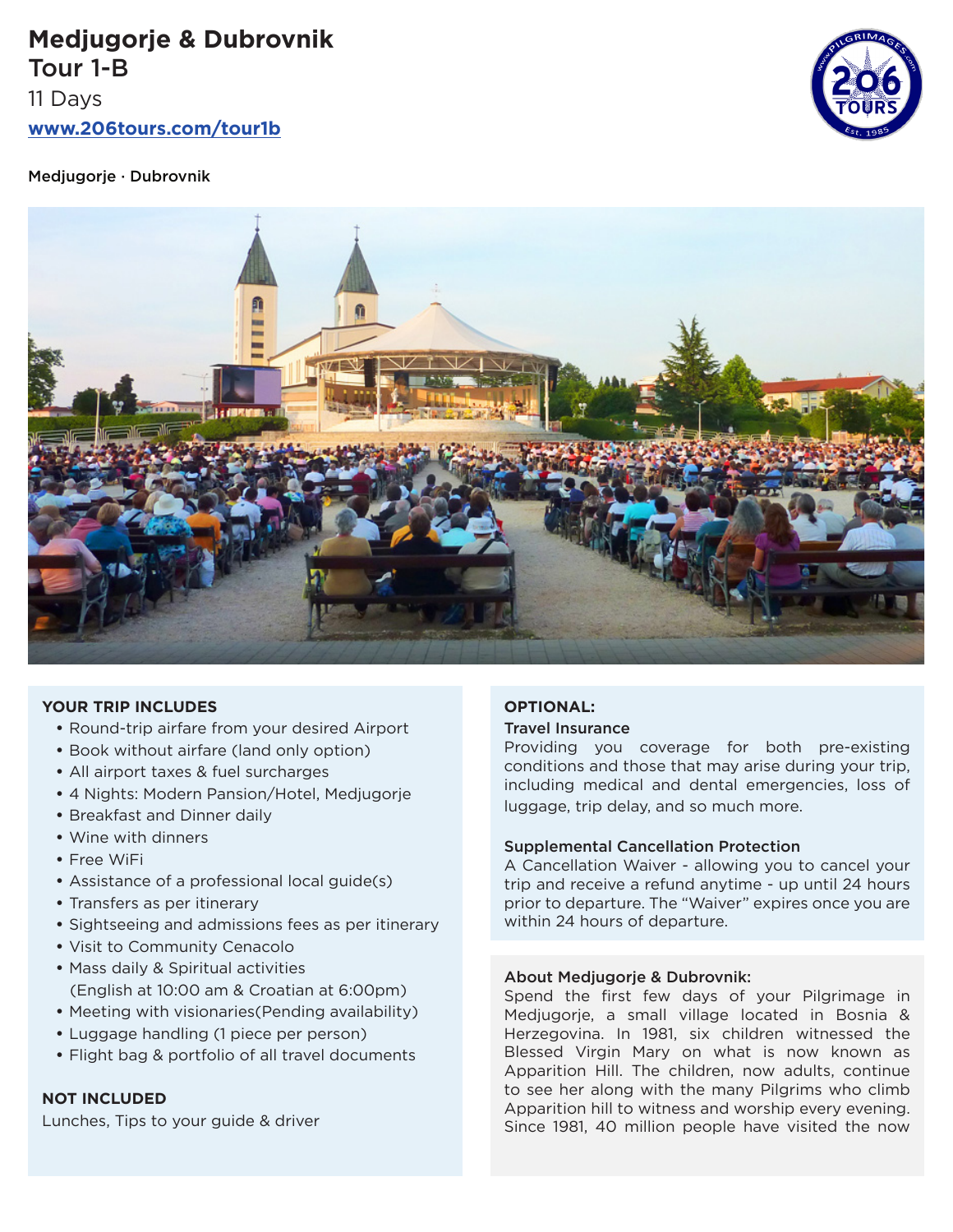popular Pilgrimage site. In 2018 Pope Francis appointed Archbishop Henryk Hoser the "Apostolic Visitor" to Medjugorje in steps to officially recognize Medjugorje as a sacred Catholic site. While sightseeing in Dubrovnik, visit St. Blasius Church to appreciate the Baroque architecture and the Domincian and Franciscan monasteries. Complete your Pilgrimage in the "Pearl of the Adriatic" and explore the Old Town where you will enjoy Dalmatian delicacies and wines. About the Six Medjugorje Visionaries

# **ITINERARY**

## Day 1: Depart for Medjugorje

Make your way to your local airport, where you will board your overnight flight. Your meals will be served on board.

## Day 2: Arrive Medjugorje

Upon arrival in Europe, change gates to board your short connection flight to either: Dubrovnik, Split, or Sarajevo airport. Upon arrival, collect your luggage in the baggage claim area, and continue to the arrival's hall, where you will be greeted by a tour guide and/ or driver, who will take you on the 2.5 hour drive to the village of Medjugorje. Enjoy dinner before retiring for the evening.

#### Days 3 to 8: Experiencing Medjugorje

The most beautiful features of Medjugorje are its simplicity and peace. While in Medjugorje, you may experience your faith grow, and share in the faith journey of pilgrims from all over the world. A local guide will accompany your group throughout your stay in the village.

# Some activities that will accompany you in your spiritual journey:

Attend Daily Mass: Each morning at 10:00 AM, your group will assemble at St. James Church for Mass (English-Speaking). At the end of each Mass, regardless of language, there is a blessing of the religious articles that you have with you.

## On Feast Days and Sundays: English Mass is at 12 PM.

Climb Apparition Hill: This mountainous hill is where the visionaries first encountered Our Lady. At the base of this hill is a Blue Cross, where it is said Our Lady appeared to the children while they hid from the communist police in the early days of the alleged apparitions. While climbing, your group is invited to recite the Rosary, pausing five times for each decade of the Rosary. At the top of the hill, you will witness the exact location of the first alleged apparition of Our Lady to the visionaries, and enjoy private time for prayer.

Climb Mt. Krizevac (Cross Mountain): In 1933, the villagers built a 30' high cross atop a mountain to commemorate Jesus' passion and death on the cross. Your group will have the opportunity to climb this mountain, and venerate that very cross. While climbing, your group is invited to pray the Stations of the Cross (to meditate on Jesus' suffering Road to Calvary), pausing fifteen times for each Station.

Apparitions: Each evening at 5 PM or 6 PM (depending on daylight savings time), your group will join the villagers and fellow pilgrims of Medjugorje in saying the Rosary, as all anxiously await the alleged arrival of Our Lady to the visionaries. Following the apparition, at 5:40 PM (6:40 PM during Daylight Savings Time), feel free to stay at St. James Church and attend the Croatian Mass. Following the Croatian Mass, there is a Blessing of the Sick.

Adoration of the Blessed Sacrament: Our Lady has always called us to be close to her Son. For this, you will have the opportunity to adore the Blessed Sacrament at the altar outside of St. James Church. Adoration is held on Tuesdays and Saturdays; Veneration of the Cross is held on Fridays inside the church. Additionally, there is an Adoration Chapel on the grounds of St. James Church, where Adoration is held in the afternoon hours.

Meetings with the Visionaries: Pending their availability, your guide will arrange meetings with the visionaries at their homes.

Visit to the Community of Cenacolo: You will have the opportunity to visit the community of Cenacolo, founded by the Sisters of Charity, for young men and women who have taken a wrong path and are on the road to recovery. You will be able to listen to their inspirational words about their journeys back to Jesus Christ.

Prayer at the Statue of the Risen Christ: The bronze statue of the Risen Christ is located on the grounds of St. James Church. Many pilgrims sit and pray on the benches surrounding this peaceful statue. This statue miraculously seeps droplets of water at all times of the day, out of Christ's right knee.

## Day 9: Medjugorje - Dubrovnik

After breakfast, you will transfer to Dubrovnik. Upon arrival in this city fronting the Adriatic, you will be able to spend the afternoon at your leisure. Feel free to walk to the Old Town, also known as the Pearl of the Adriatic. This evening, you will have dinner at a typical Dalmatian restaurant that serves local delicacies and wines.